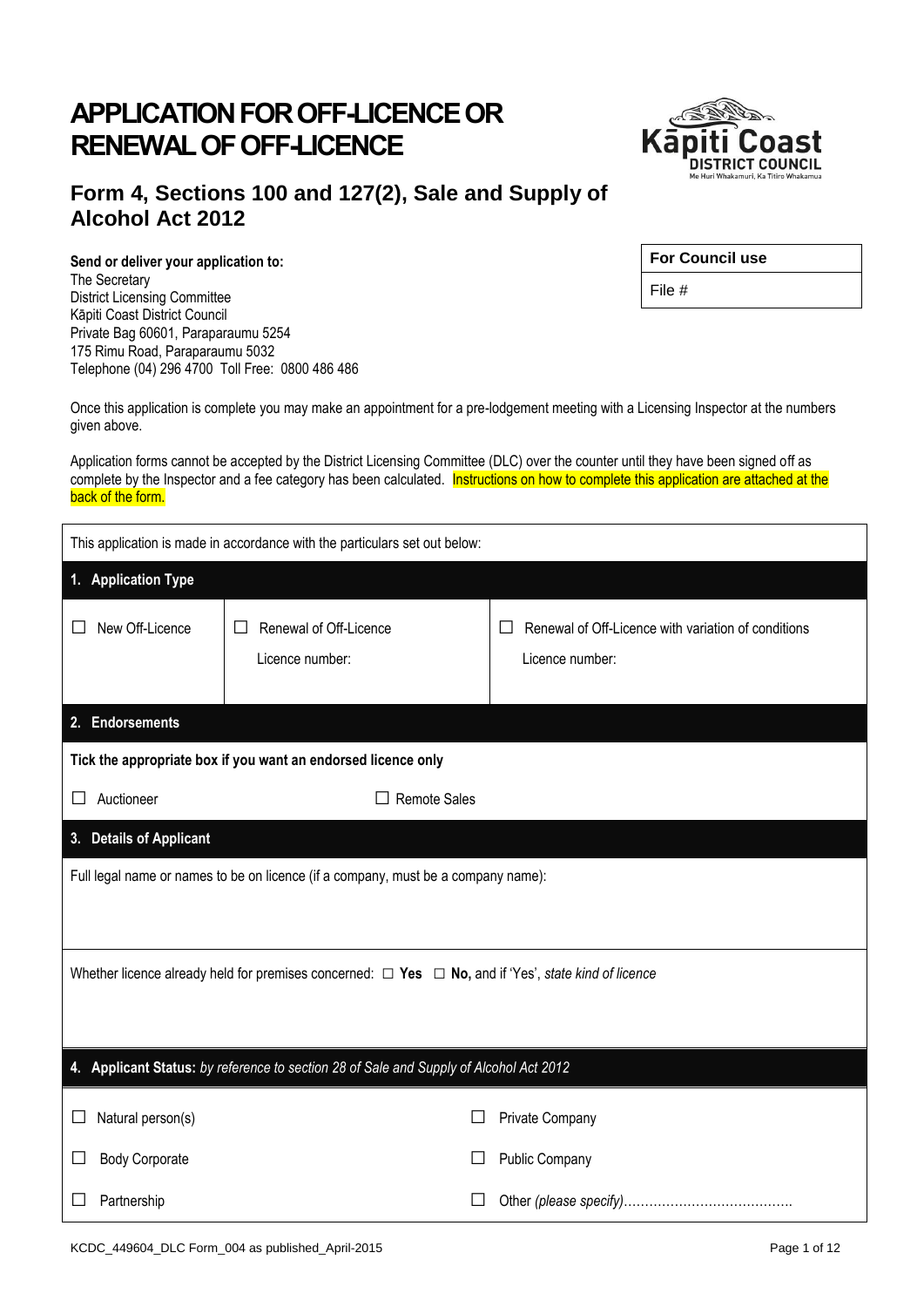| 5. For Applicant that is a Natural Person(s)                                                                                                                                                                                                                                                                                                                                     |                            |                            |
|----------------------------------------------------------------------------------------------------------------------------------------------------------------------------------------------------------------------------------------------------------------------------------------------------------------------------------------------------------------------------------|----------------------------|----------------------------|
| Full legal name:                                                                                                                                                                                                                                                                                                                                                                 |                            |                            |
| Any aliases (and/or maiden name):                                                                                                                                                                                                                                                                                                                                                |                            |                            |
| Usual residential address: Number                                                                                                                                                                                                                                                                                                                                                | Street:                    |                            |
| Suburb:                                                                                                                                                                                                                                                                                                                                                                          | City:                      | Postcode:                  |
| Sex:                                                                                                                                                                                                                                                                                                                                                                             | Occupation:                |                            |
| Date of birth:                                                                                                                                                                                                                                                                                                                                                                   | Place of birth:            |                            |
| Telephone:                                                                                                                                                                                                                                                                                                                                                                       | Mobile:                    |                            |
| Email:                                                                                                                                                                                                                                                                                                                                                                           |                            | Preferred mode of contact: |
| 6. For Applicant that is a Body Corporate, Authority under which Incorporated                                                                                                                                                                                                                                                                                                    |                            |                            |
|                                                                                                                                                                                                                                                                                                                                                                                  |                            |                            |
| 7. For Applicant that is Not a Natural Person(s), Details of Contact Person                                                                                                                                                                                                                                                                                                      |                            |                            |
| Name:                                                                                                                                                                                                                                                                                                                                                                            | Designation/Position:      |                            |
| Telephone:                                                                                                                                                                                                                                                                                                                                                                       | Email:                     |                            |
| Mobile:                                                                                                                                                                                                                                                                                                                                                                          | Preferred mode of contact: |                            |
| 8. Postal Address for Service                                                                                                                                                                                                                                                                                                                                                    |                            |                            |
| Number/Street/PO Box:                                                                                                                                                                                                                                                                                                                                                            | Suburb:                    |                            |
| City:                                                                                                                                                                                                                                                                                                                                                                            | Postcode:                  |                            |
| 9. Business Details                                                                                                                                                                                                                                                                                                                                                              |                            |                            |
| Describe principal business, any other businesses                                                                                                                                                                                                                                                                                                                                |                            |                            |
|                                                                                                                                                                                                                                                                                                                                                                                  |                            |                            |
| <b>Criminal Convictions</b><br>10.                                                                                                                                                                                                                                                                                                                                               |                            |                            |
|                                                                                                                                                                                                                                                                                                                                                                                  |                            |                            |
| Does the applicant(s) have any criminal convictions (other than convictions for offences against provisions of the Land Transport Act 1998<br>not contained in Part 6, and offences to which the Criminal Records (Clean Slate) Act 2004 applies). $\Box$ Yes $\Box$ No, and if "Yes", then<br>please provide nature of the offence, details of conviction, and penalty imposed. |                            |                            |
|                                                                                                                                                                                                                                                                                                                                                                                  |                            |                            |
|                                                                                                                                                                                                                                                                                                                                                                                  |                            |                            |
| 11. For a Company whether Incorporated under the Companies Act 1993 or Equivalent Foreign Legislation                                                                                                                                                                                                                                                                            |                            |                            |
| <b>Full Legal Names of Directors:</b>                                                                                                                                                                                                                                                                                                                                            |                            |                            |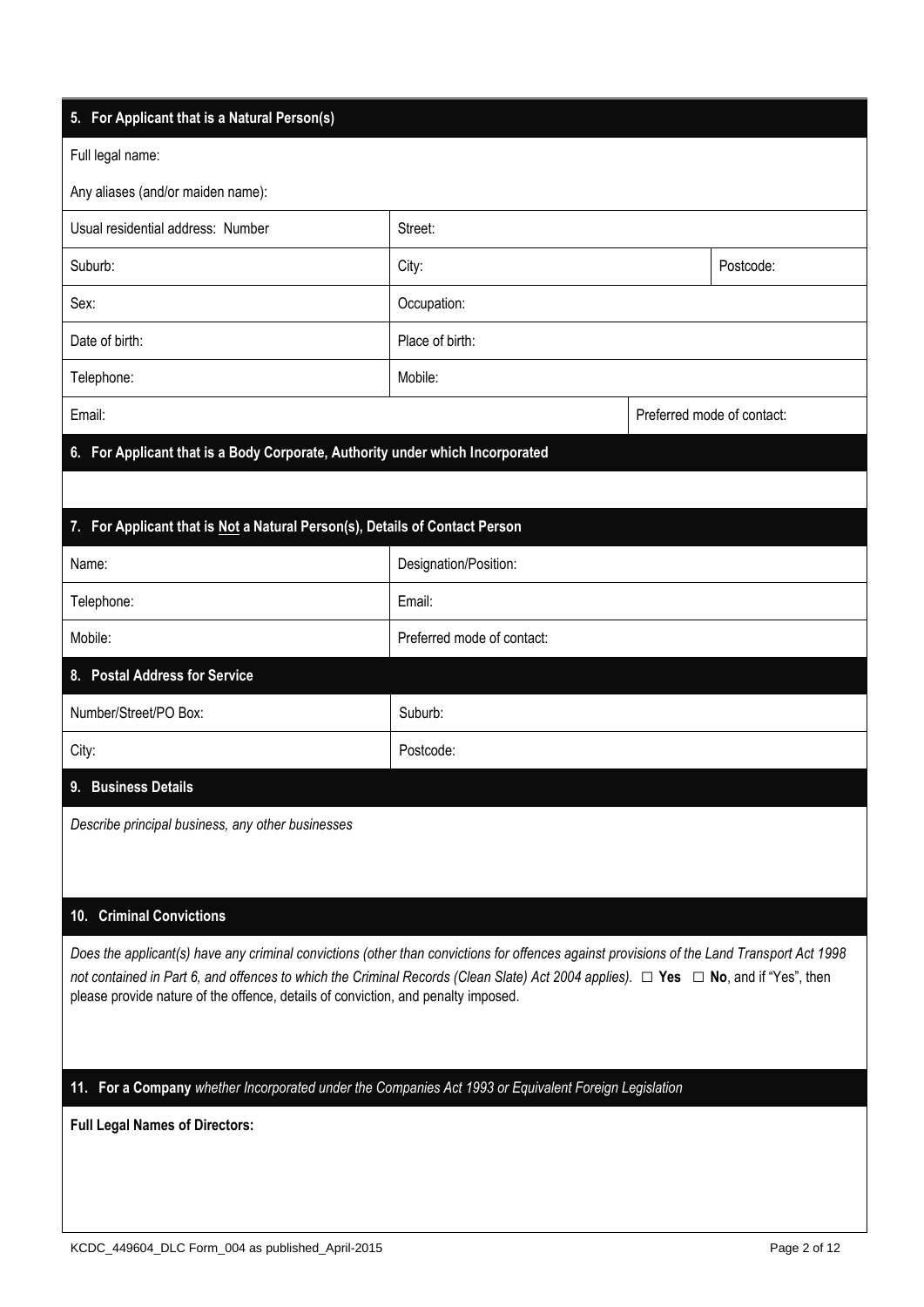| For a Private Company Incorporated under the Companies Act 1993<br>12.                 |         |                                                                                                               |           |  |
|----------------------------------------------------------------------------------------|---------|---------------------------------------------------------------------------------------------------------------|-----------|--|
| Authorised capital:                                                                    |         | Paid up capital:                                                                                              |           |  |
| Name:                                                                                  |         | Address: Street number                                                                                        |           |  |
| Street:                                                                                |         | Suburb:                                                                                                       |           |  |
| City:                                                                                  |         | Postcode:                                                                                                     |           |  |
| Date of birth:                                                                         |         | Place of birth:                                                                                               |           |  |
| Designation:                                                                           |         | Face value of shares held:                                                                                    |           |  |
| For a Partnership<br>13.                                                               |         |                                                                                                               |           |  |
| Full legal name of partner:                                                            |         |                                                                                                               |           |  |
| Usual residential address: Number                                                      | Street: |                                                                                                               |           |  |
| Suburb:                                                                                | City:   |                                                                                                               | Postcode: |  |
| Full legal name of partner:                                                            |         |                                                                                                               |           |  |
| Usual residential address: Number                                                      | Street: |                                                                                                               |           |  |
| Suburb:                                                                                | City:   |                                                                                                               | Postcode: |  |
| <b>Details of Premises</b><br>14.                                                      |         |                                                                                                               |           |  |
| Address: Number                                                                        | Street: |                                                                                                               |           |  |
| Suburb:                                                                                | City:   |                                                                                                               | Postcode: |  |
| Trading Name:                                                                          |         |                                                                                                               |           |  |
| If not Owned by Applicant:                                                             |         |                                                                                                               |           |  |
| Tenure: (state whether to be held as leasehold, or under tenancy agreement or licence) |         |                                                                                                               |           |  |
| Full legal name of owner:                                                              |         |                                                                                                               |           |  |
| Address: Number<br>Street:                                                             |         |                                                                                                               |           |  |
| Suburb:<br>City:                                                                       |         |                                                                                                               | Postcode: |  |
| Type: state whether grocery, hotel, retail shop (other than grocery), or tavern        |         |                                                                                                               |           |  |
|                                                                                        |         | Is the licence conditional on completion of building work: $\Box$ Yes $\Box$ No, and if "Yes", state details: |           |  |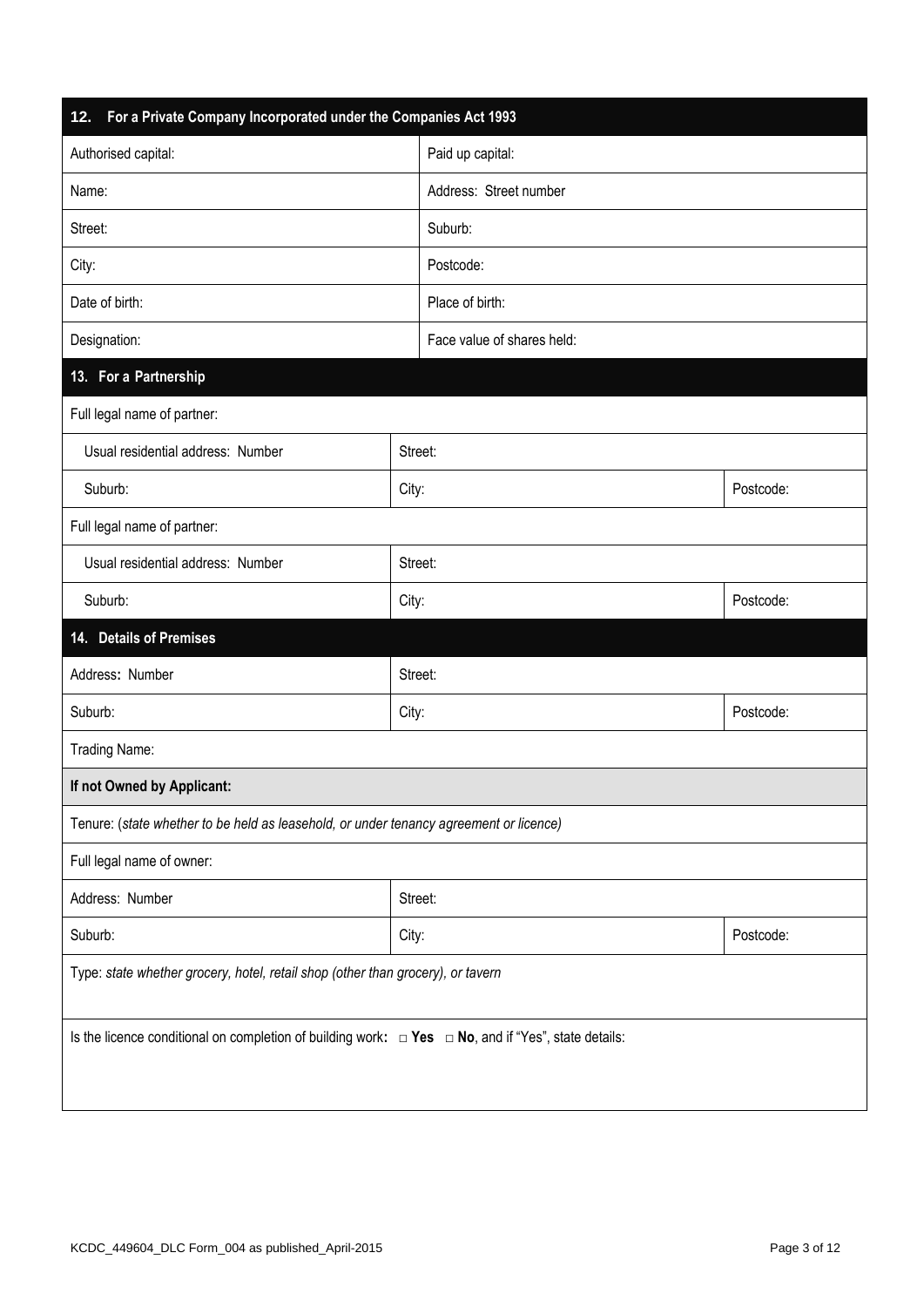| 15. Details of Duty Manager(s)/Proposed Manager(s) If more than two certified managers please attach details separately                                                                                                                                                                                                                                                                                                                                                                   |              |                          |
|-------------------------------------------------------------------------------------------------------------------------------------------------------------------------------------------------------------------------------------------------------------------------------------------------------------------------------------------------------------------------------------------------------------------------------------------------------------------------------------------|--------------|--------------------------|
| Full legal name:                                                                                                                                                                                                                                                                                                                                                                                                                                                                          |              |                          |
| Number of manager's certificate:                                                                                                                                                                                                                                                                                                                                                                                                                                                          | Expiry Date: |                          |
| Full legal name:                                                                                                                                                                                                                                                                                                                                                                                                                                                                          |              |                          |
| Number of manager's certificate:                                                                                                                                                                                                                                                                                                                                                                                                                                                          | Expiry Date: |                          |
| 16. Business Details                                                                                                                                                                                                                                                                                                                                                                                                                                                                      |              |                          |
| Is the sale of alcohol intended to be the principal purpose of business: $\Box$ Yes $\Box$ No, and advise the intended principal purpose of<br>business (for example: sale of alcohol, sale of food; entertainment; accommodation).                                                                                                                                                                                                                                                       |              |                          |
| Is the applicant engaged, or intending to be engaged, in the sale or supply of any goods other than alcohol, non-alcoholic refreshments and<br>food, or in the provision of any services other than those directly related to the sale or supply of alcohol and non-alcoholic refreshments, and<br>food: □ Yes □ No - and if "Yes", advise the nature of other goods or services. This is to assess whether other goods and services<br>provided are compatible with the sale of alcohol. |              |                          |
| State the days and hours proposed for sale of alcohol (this is your current licensed hours not trading hours):                                                                                                                                                                                                                                                                                                                                                                            |              |                          |
| 17. Conditions<br>Write answer below or attach relevant documents that demonstrate compliance.<br>When including attachments please number the hard copies, and in the first column circle 'Yes box and<br>write the document number on '#'                                                                                                                                                                                                                                               |              | Doc attached?<br>Number. |
| Describe experience and training of applicant:                                                                                                                                                                                                                                                                                                                                                                                                                                            |              | Yes / No<br>$#$          |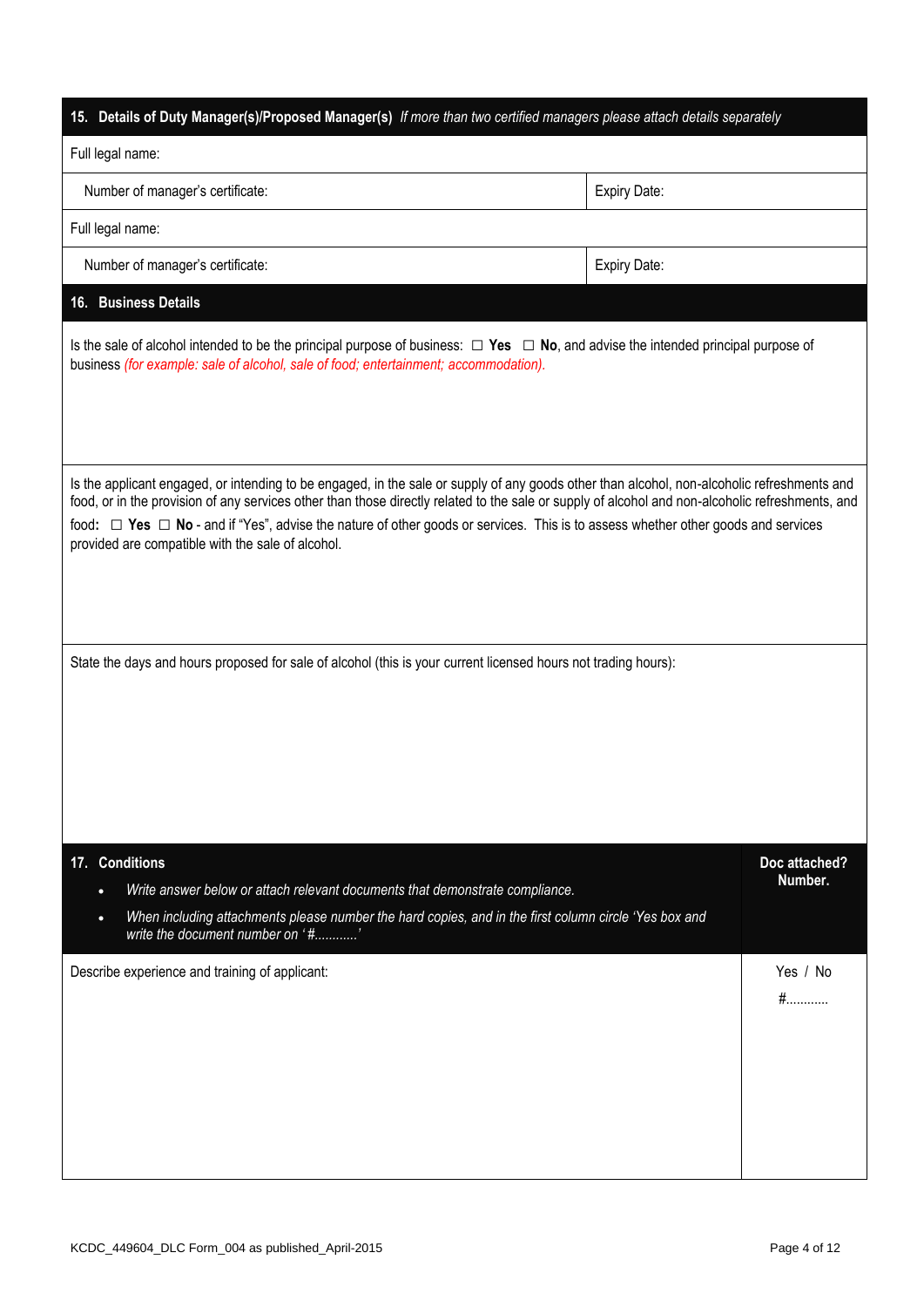| Describe the steps proposed to be taken to prevent the sale and supply of alcohol to prohibited people:                                                                                                                                                                               | Yes / No<br>$#$                      |
|---------------------------------------------------------------------------------------------------------------------------------------------------------------------------------------------------------------------------------------------------------------------------------------|--------------------------------------|
| Describe any other steps the applicant proposes to promote the responsible consumption of alcohol (for instance host<br>responsibility practices):                                                                                                                                    | Yes / No<br>$#$                      |
| Describe any other systems (including training systems), and staff in place (or to be in place) for compliance with the<br>Act:                                                                                                                                                       | Yes / No<br>$#$                      |
| Describe any actions that have been taken to ensure the good order and amenity of the locality would not be likely to<br>be:<br>reduced, by more than a minimal extent, by granting the licence; or<br>increased, by more than a minimal extent, by the refusal to renew the licence. | Yes / No<br>$#$                      |
| For Licence Renewal Only: Describe any conditions of the licence the applicant seeks to vary or cancel:<br>To be filled in for each condition the applicant seeks to vary or cancel - attach additional pages as necessary<br>Terms of condition at present:                          | Yes / No<br>$#$<br>$#$<br>$#$<br>$#$ |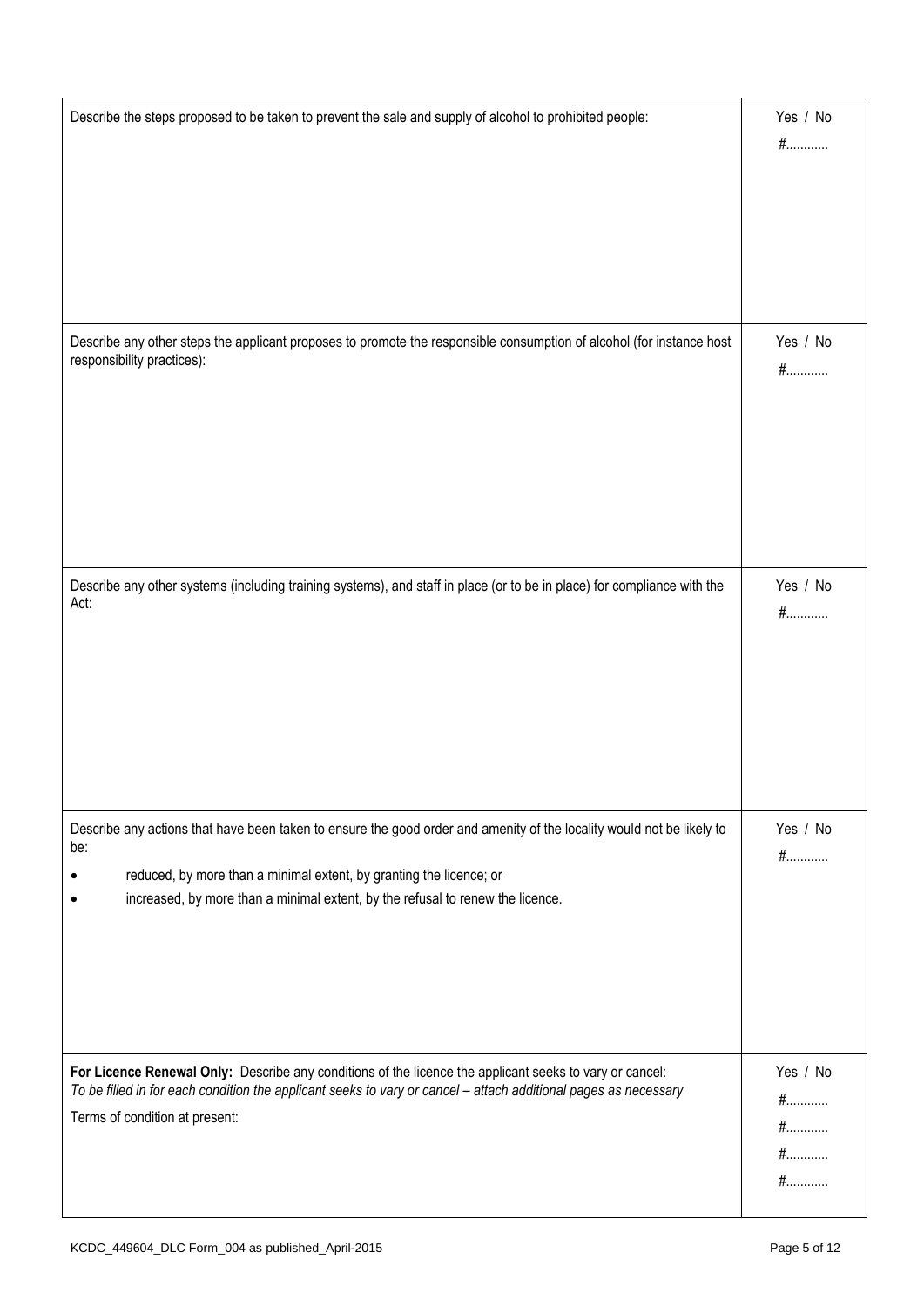| $\Box$ Cancellation. If Variation, in what respect does the applicant seek to vary the<br>Action sought: $\Box$ Variation<br>condition?                                                                                                                                 |                          |
|-------------------------------------------------------------------------------------------------------------------------------------------------------------------------------------------------------------------------------------------------------------------------|--------------------------|
| Full reasons for variation or cancellation:                                                                                                                                                                                                                             |                          |
| 18. Attachments<br>When including attachments please number the hard copies, and in the first column circle<br>'Yes box and write the document number on '#')                                                                                                           | Doc attached?<br>Number. |
| A statement, or signed declaration, regarding the premises need for an evacuation scheme, as set out in section<br>100(d) of the Act for new applications, or section 127(e) of the Act for renewals. Refer to Declaration form on page 9.                              | Yes / No<br>$#$          |
| Please attach certificate to show that proposed use meets the requirements of the Resource Management Act 1991.<br>Not required for renewal unless the business activity or type has changed since the last version.                                                    | Yes / No<br>$#$          |
| Copy of Building Compliance Certificate. Please attach certificate to show that the premises meet the requirements<br>of Building Code 2004. Not required for renewal unless structural changes have been undertaken since the last issue<br>or renewal.                | Yes / No<br>#            |
| Where the premises are a grocery store, the statement of annual sales revenue required by regulation 12 or 13 (as<br>the case requires) of the Sale and Supply of Alcohol Regulations 2013.                                                                             | Yes / No<br>$#$          |
| Where the premises are a grocery store or supermarket, a scale floor plan must be provided clearly defining the<br>single alcohol area, or sub-area, and layout of the premises including entry/exit and checkouts.                                                     | Yes / No<br>$#$          |
| Where the premises are a bottle store or tavern off licence, a plan must be provided showing designations and the<br>principal entrance.                                                                                                                                | Yes / No<br>$#$          |
| For body corporate applicant, please attach a copy of certificate of incorporation (or equivalent document). Not<br>required for renewal unless there have been changes since the last issue or renewal.                                                                | Yes / No<br>$#$          |
| Advise if a Crime Prevention Through Environmental Design (CPTED) assessment has been undertaken or any                                                                                                                                                                 | Yes / No                 |
| improvements to the design and layout in accordance with CPTED. $\Box$ Yes $\Box$ No, and if 'Yes' attach a copy.                                                                                                                                                       | $#$                      |
| If 'No', discuss with the Licensing Inspector if you need to complete a CPTED checklist for this application (see HPA<br>and the Ministry of Justice websites for more information).                                                                                    |                          |
| If premises owned by another party, please attach an owner's statement or copy of lease to show there is no<br>objection from the owner to the issue of licence to this premise. Not required for a renewal unless the lease or<br>ownership arrangements have changed. | Yes / No<br>#            |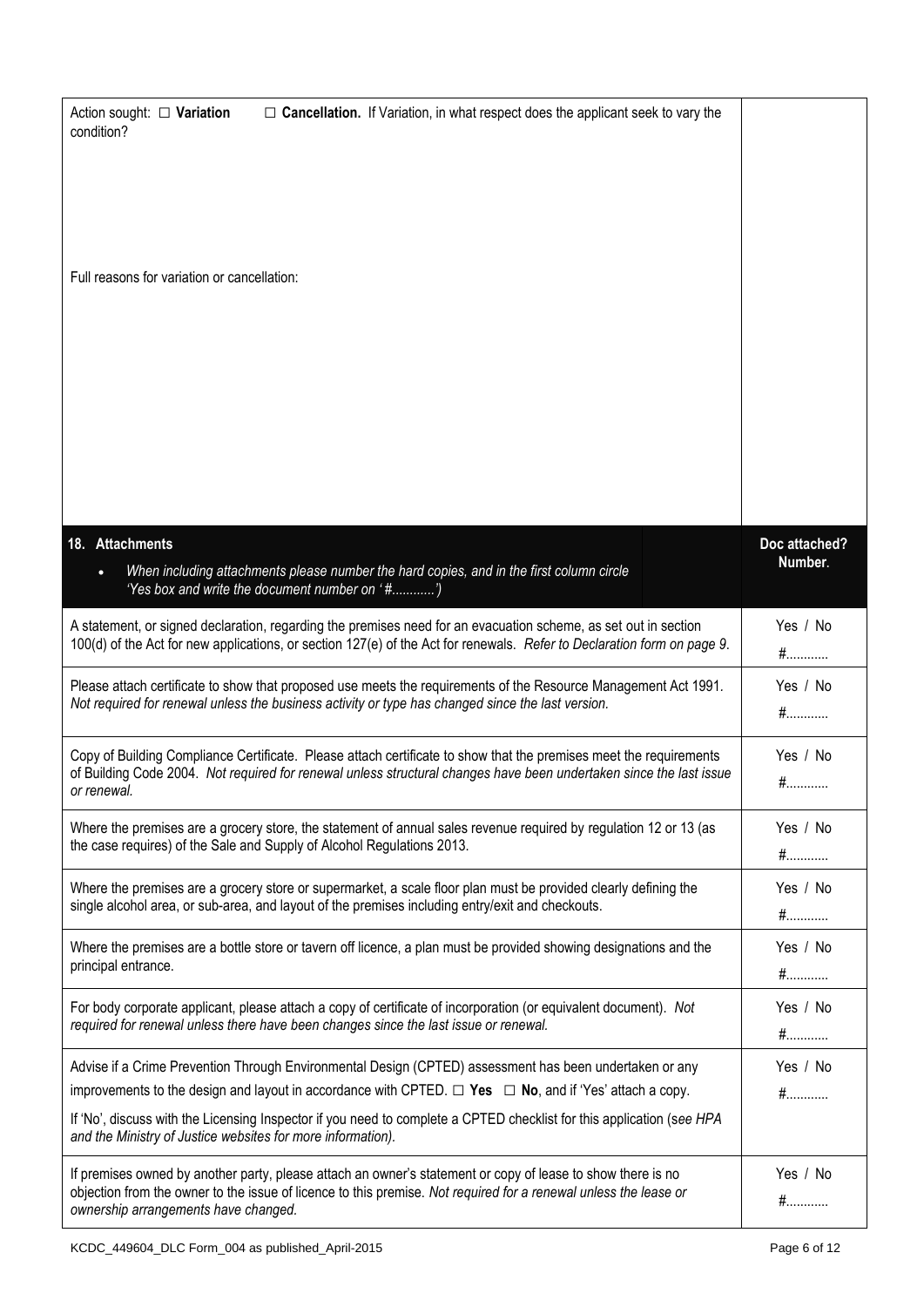| 19. Further Details where Applicant is a Company<br>Include full details of each person who holds 20% or more of the shares, or of any particular class of shares, issued by the company. |                |            |  |
|-------------------------------------------------------------------------------------------------------------------------------------------------------------------------------------------|----------------|------------|--|
| Name:                                                                                                                                                                                     | Address:       |            |  |
| Suburb:                                                                                                                                                                                   | City:          |            |  |
| Postcode:                                                                                                                                                                                 | Date of birth: |            |  |
| Place of birth:                                                                                                                                                                           | Designation:   |            |  |
| Name:                                                                                                                                                                                     | Address:       |            |  |
| Suburb:                                                                                                                                                                                   | City:          |            |  |
| Postcode:                                                                                                                                                                                 | Date of birth: |            |  |
| Place of birth:                                                                                                                                                                           | Designation:   |            |  |
| Name:                                                                                                                                                                                     | Address:       |            |  |
| Suburb:                                                                                                                                                                                   | City:          |            |  |
| Postcode:                                                                                                                                                                                 | Date of birth: |            |  |
| Place of birth:                                                                                                                                                                           | Designation:   |            |  |
| Are additional sheets attached?<br>Yes / No - Doc number #                                                                                                                                |                |            |  |
| 20. Further Details where Applicant is a Partnership                                                                                                                                      |                |            |  |
| Name:                                                                                                                                                                                     | Address:       |            |  |
| Suburb:                                                                                                                                                                                   | City:          |            |  |
| Postcode:                                                                                                                                                                                 | Date of birth: |            |  |
| Place of birth:                                                                                                                                                                           | Date:          | Signature: |  |
| Name:                                                                                                                                                                                     | Address:       |            |  |
| Suburb:                                                                                                                                                                                   | City:          |            |  |
| Postcode:                                                                                                                                                                                 | Date of birth: |            |  |
| Place of birth:                                                                                                                                                                           | Date:          | Signature: |  |
| Name:                                                                                                                                                                                     | Address:       |            |  |
| Suburb:                                                                                                                                                                                   | City:          |            |  |
| Postcode:                                                                                                                                                                                 | Date of birth: |            |  |
| Place of birth:                                                                                                                                                                           | Date:          | Signature: |  |
| Yes / No - Doc number #<br>Are additional sheets attached?                                                                                                                                |                |            |  |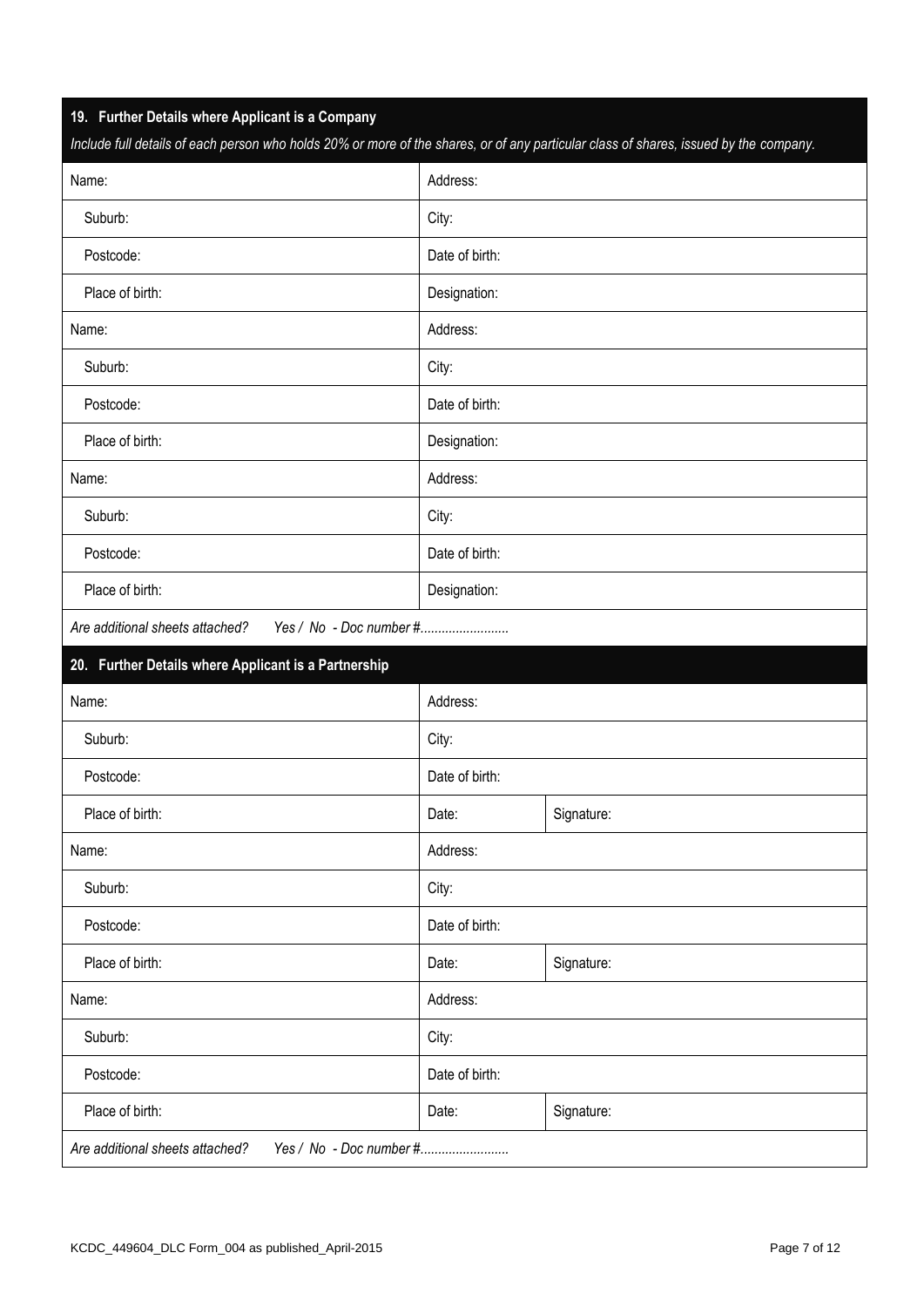|  | 21. Signature of Applicant (this must be signed by applicant not their agent) |  |  |
|--|-------------------------------------------------------------------------------|--|--|
|  |                                                                               |  |  |

|        | Medical Officer of Health and/or the Licensing Inspector for the purpose of assessing my suitability.                                                                        | I authorise New Zealand Police to disclose any personal information it considers relevant to my application to the                                                                                                                                                                                                                                                                                                                                                                                                                                                                                                                                                                                                                                                                                                                                                                                                                                                                                                                                                                          |
|--------|------------------------------------------------------------------------------------------------------------------------------------------------------------------------------|---------------------------------------------------------------------------------------------------------------------------------------------------------------------------------------------------------------------------------------------------------------------------------------------------------------------------------------------------------------------------------------------------------------------------------------------------------------------------------------------------------------------------------------------------------------------------------------------------------------------------------------------------------------------------------------------------------------------------------------------------------------------------------------------------------------------------------------------------------------------------------------------------------------------------------------------------------------------------------------------------------------------------------------------------------------------------------------------|
| Name:  |                                                                                                                                                                              |                                                                                                                                                                                                                                                                                                                                                                                                                                                                                                                                                                                                                                                                                                                                                                                                                                                                                                                                                                                                                                                                                             |
| Date:  |                                                                                                                                                                              | Signature:                                                                                                                                                                                                                                                                                                                                                                                                                                                                                                                                                                                                                                                                                                                                                                                                                                                                                                                                                                                                                                                                                  |
|        | Dated at location:                                                                                                                                                           |                                                                                                                                                                                                                                                                                                                                                                                                                                                                                                                                                                                                                                                                                                                                                                                                                                                                                                                                                                                                                                                                                             |
|        | <b>Privacy Statement</b>                                                                                                                                                     |                                                                                                                                                                                                                                                                                                                                                                                                                                                                                                                                                                                                                                                                                                                                                                                                                                                                                                                                                                                                                                                                                             |
|        | used in the Committee's decision for your application. Decisions will be made publically available.<br>to see and correct personal information that Council holds about you. | Information contained in your application and any supporting information will be held by Kapiti Coast District Council<br>to enable your application to be processed under the Sale and Supply of Alcohol Act 2012. This information will be<br>made available to the public on request. The information will be provided to the Kapiti Coast District Licensing<br>Committee, the NZ Police, the Medical Officer of Health and Council's Licensing Inspectors. This information may<br>form part of a public hearing of your application before the Kapiti Coast District Licensing Committee and may be<br>Council is required to keep a statutory register of all applications and the District Licensing Committee's decisions<br>on them. Council is required to report statistics about applications to the Alcohol Regulatory and Licensing<br>Authority. Any member of the public may request access to this information under the Local Government Official<br>Information and Meetings Act 1987. This information may also be used under the Privacy Act 1993. You have the right |
|        | Method of payment (must be made at time of application)                                                                                                                      |                                                                                                                                                                                                                                                                                                                                                                                                                                                                                                                                                                                                                                                                                                                                                                                                                                                                                                                                                                                                                                                                                             |
| ⊔      | I have paid at a Kāpiti Coast District Council Service Centre when I delivered this application.                                                                             |                                                                                                                                                                                                                                                                                                                                                                                                                                                                                                                                                                                                                                                                                                                                                                                                                                                                                                                                                                                                                                                                                             |
| $\Box$ | "alcohol" in the reference fields; and                                                                                                                                       | I have paid by electronic transfer (Council Bank Account Number: 03-0732-0306101-00) and quoted my name and                                                                                                                                                                                                                                                                                                                                                                                                                                                                                                                                                                                                                                                                                                                                                                                                                                                                                                                                                                                 |
|        | I have included proof of electronic payment with this application.<br>П                                                                                                      |                                                                                                                                                                                                                                                                                                                                                                                                                                                                                                                                                                                                                                                                                                                                                                                                                                                                                                                                                                                                                                                                                             |
| $\Box$ | I have enclosed a cheque with this form.                                                                                                                                     |                                                                                                                                                                                                                                                                                                                                                                                                                                                                                                                                                                                                                                                                                                                                                                                                                                                                                                                                                                                                                                                                                             |
|        | How I would like to receive my alcohol licence (please select one only)                                                                                                      |                                                                                                                                                                                                                                                                                                                                                                                                                                                                                                                                                                                                                                                                                                                                                                                                                                                                                                                                                                                                                                                                                             |
|        | I will collect my alcohol licence – please contact me when it is ready by $\Box$ Phone or<br><b>OR</b>                                                                       | $\Box$ Email                                                                                                                                                                                                                                                                                                                                                                                                                                                                                                                                                                                                                                                                                                                                                                                                                                                                                                                                                                                                                                                                                |
|        | Please post my alcohol licence to me.                                                                                                                                        |                                                                                                                                                                                                                                                                                                                                                                                                                                                                                                                                                                                                                                                                                                                                                                                                                                                                                                                                                                                                                                                                                             |

**Next Step:** Once your application is complete, if you would like to make an appointment for an optional pre-lodgement meeting with the Licensing Inspector then please Telephone (04) 296 4700 or Toll Free: 0800 486 486.

- 1 This form must be accompanied by the prescribed fee.<br>2 This form must be accompanied by the required attach
- 2 This form must be accompanied by the required attachments (refer Points 19 or 20).<br>3 Within 20 working days after filing your application with the District Licensing Commit
- Within 20 working days after filing your application with the District Licensing Committee (or 10 working days if it is an application for renewal), the application must be publically notified. The public notice template will be provided on receipt of your application by the Alcohol Licensing Team.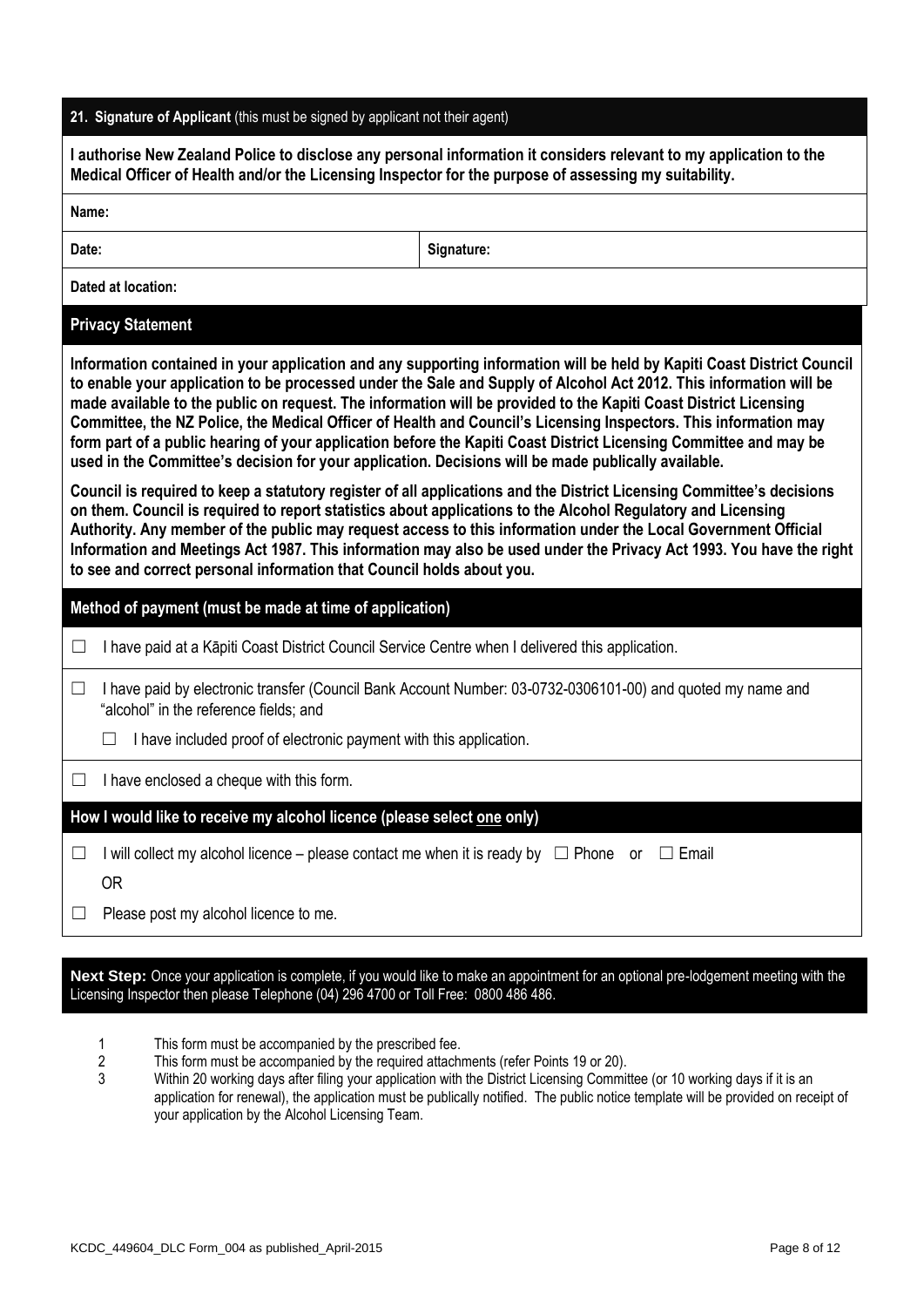| For Office Use: Application Fee Risk Categories |                                             |
|-------------------------------------------------|---------------------------------------------|
| $\Box$ Very Low                                 | $\Box$ High                                 |
| $\Box$ Low                                      | $\Box$ Very High                            |
| Medium<br>□                                     |                                             |
| Application Fee Payable: \$                     | Signature of Licensing Inspector __________ |
|                                                 |                                             |
| Name of Licensing Inspector_                    | Date:                                       |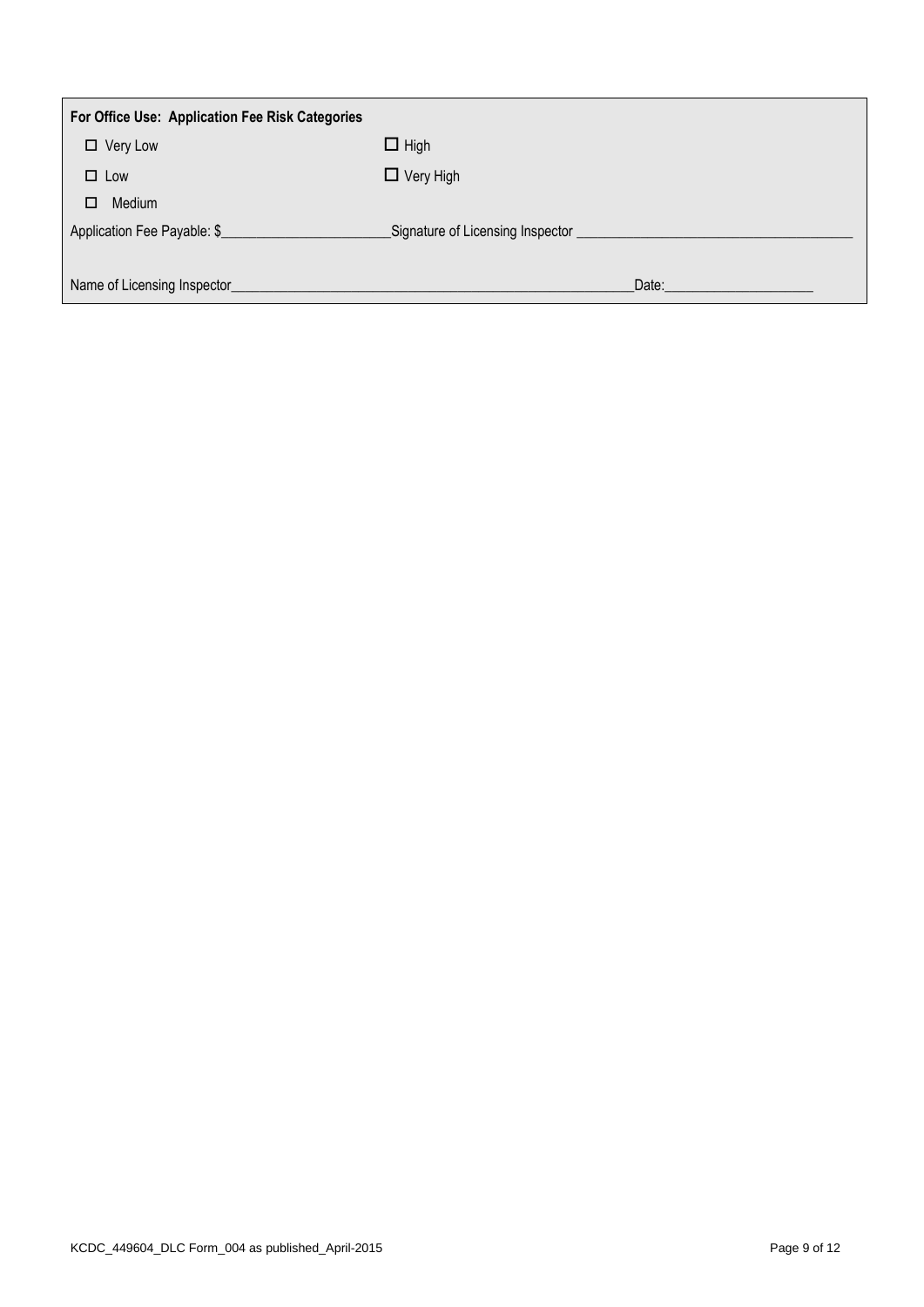

### **DECLARATION OF EVACUATION SCHEME**

#### **To be used with applications for New, or Renewal of, On, Off and Club Alcohol Licences**

*(Sale and Supply of Alcohol Act 2012 sections 100 & 127)*

| Licence number:        |  |
|------------------------|--|
| For premises known as: |  |
| Located at:            |  |

I, (applicant) .................................................................................... *(please print)*

Herewith state that: *(Please delete whichever does not apply)*

(i) The owner of the building in which the premises are situated provides and maintains an evacuation scheme as required by section 76 of the Fire and Emergency New Zealand Act 2017.

**OR**

(ii) Because of the buildings current use, the owner is not required to provide and maintain such a scheme.

**OR**

(iii) Because of the nature of the building, its owner is exempt from the requirement to provide such a scheme.

Signed: .......................................................................................... (applicant)

Date: ........................................................

Please include this declaration with your application for forwarding to NZ Fire Service.

#### **MUST BE CONFIRMED BY AUTHORISED FIRE SAFETY OFFICER**

Signed: ..........................................................................................

Name: ............................................................................................ *(please print)*

Date: ........................................................

KCDC\_449604\_DLC Form\_004 as published\_April-2015 Page 10 of 12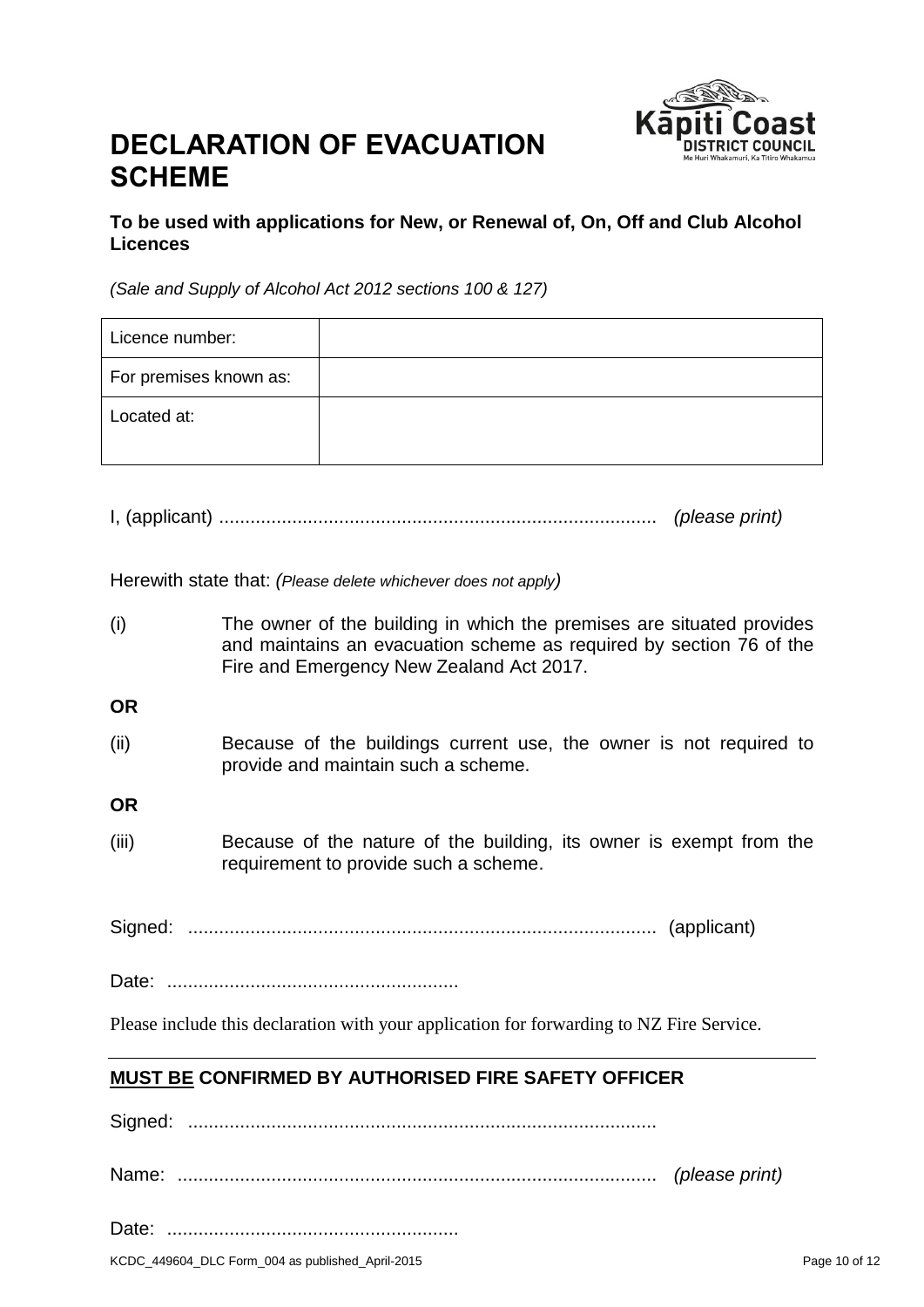#### **Guidance for Completing Off-Licence Application/Renewal Form**

#### **Background**

The object of the Sale and Supply of Alcohol Act 2012 is that the sale, supply, and consumption of alcohol should be undertaken safely and responsibly; and the harm caused by the excessive or inappropriate consumption of alcohol should be minimised.

It is a legal requirement of the Sale and Supply of Alcohol Act 2012 that you must have a licence before you can sell or supply alcohol.

#### **Before lodging application**

Once this application is complete then you must ring and make an appointment for a pre-lodgement meeting with the Licensing Inspector. Please Telephone (04) 296 4700 or Toll Free: 0800 486 486. The application forms cannot be accepted by the DLC over the counter until they have been signed off as complete by the Inspector and a fee category has been calculated.

You should also apply for certificate of compliance with the Resource Management Act and the Building Act from the Kapiti Coast District Council.

| <b>Completing your application</b> |                                                     | Who should complete which fields                                                                                                                           |
|------------------------------------|-----------------------------------------------------|------------------------------------------------------------------------------------------------------------------------------------------------------------|
| 1                                  | <b>Type of Application</b>                          | All applicants to complete.                                                                                                                                |
| $\mathbf 2$                        | <b>Endorsements</b>                                 | Only complete if you are only seeking a licence for use as an<br>Auctioneer, or for remote sales (the 'sale for delivery', or 'sales from<br>a distance'). |
| 3                                  | <b>Details of Applicant</b>                         | All applicants to complete. If a company takes profits must apply in<br>company name.                                                                      |
| 4                                  | <b>Applicant Status</b>                             | All applicants to complete.                                                                                                                                |
| 5                                  | For Applicant that is Natural Person(s)             | Only complete if applicant is a natural person. A natural person is an<br>individual.                                                                      |
| 6                                  | For Applicant that is Body Corporate                | Only complete if applicant is a body corporate.                                                                                                            |
| 7                                  | For Applicant that is not a Natural Person(s)       | Only complete if applicant is a body corporate, partnership, private<br>company or public company.                                                         |
| 8                                  | <b>Postal Address for Service</b>                   | All applicants to complete.                                                                                                                                |
| 9                                  | <b>Business Details</b>                             | What is your principal business? For example supermarket/<br>bottlestore/grocery store.                                                                    |
| 10                                 | <b>Criminal Convictions</b>                         | All applicants to complete.                                                                                                                                |
| 11                                 | For a Company full legal names of directors         | Only complete if applicant is a public or private company.                                                                                                 |
| 12                                 | For a Private Company                               | Only complete if applicant is a private company incorporated under<br>the Companies Act 1983.                                                              |
| 13                                 | For a Partnership                                   | Only complete if applicant is a partnership.                                                                                                               |
| 14                                 | <b>Details of Premises</b>                          | All applicants to complete.                                                                                                                                |
| 15                                 | <b>Details of Duty Manager(s)/Proposed Managers</b> | All applicants to complete. If more than two, please attach<br>separately.                                                                                 |
| 16                                 | <b>Business Details</b>                             | All applicants to complete.                                                                                                                                |